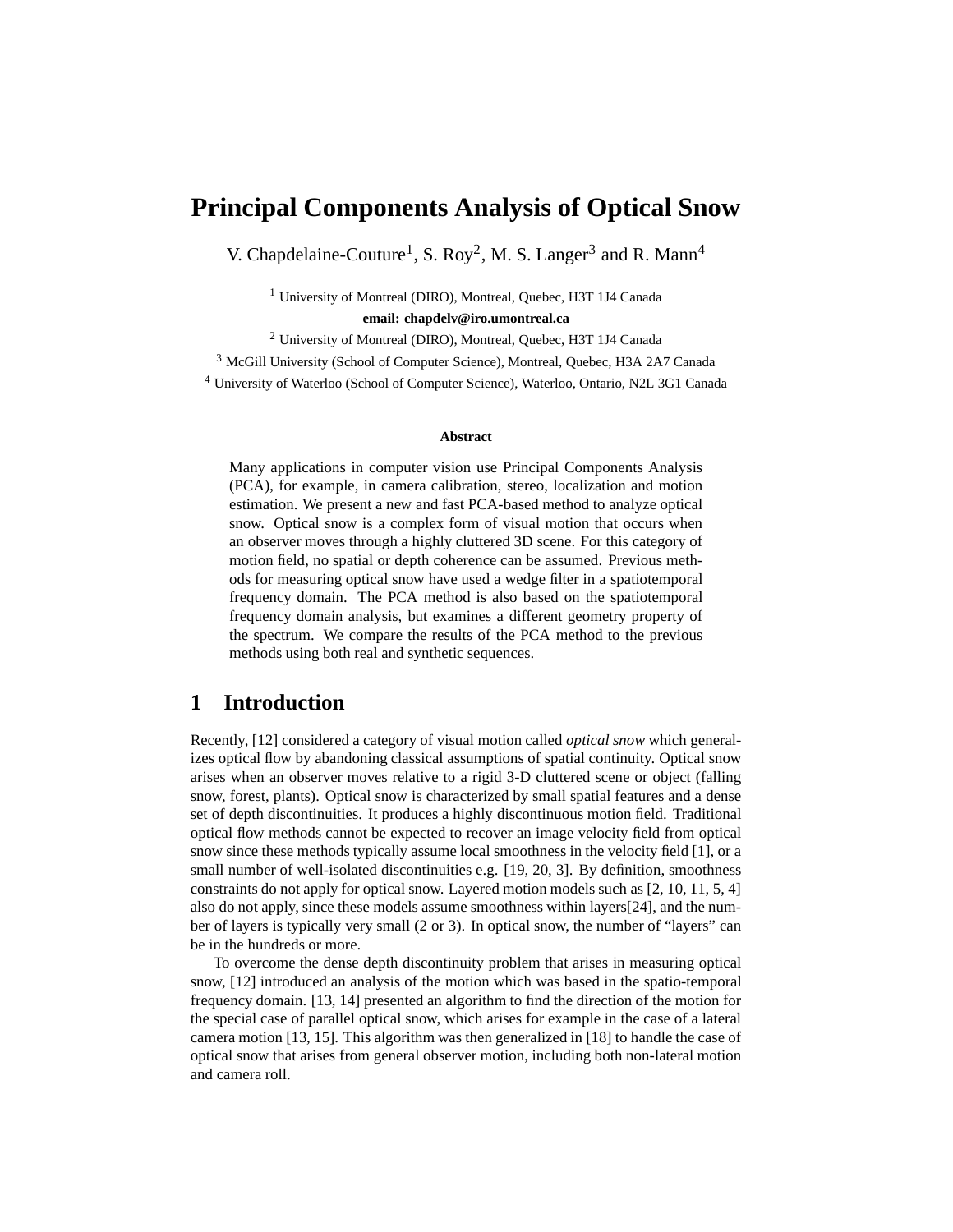The previous method for measuring optical snow uses a wedge-filter to estimate the distribution of power in the spatio-temporal Fourier power spectrum. This filter was motivated by the geometric properties of optical snow in the spatio-temporal frequency domain (see Sec. 2). In this paper, we present a new and fast algorithm which uses PCA to estimate the properties of optical snow. The PCA method is complementary to the wedge filter method, in that it is based on a geometrical property of the power spectrum that the wedge method ignores. We show the effectiveness of the PCA method by comparing experimental results of the PCA method to that of the wedge method of [14].

# **2 Previous work**

### **2.1 Optical Snow**

Optical snow is produced by an observer moving relative to a rigid 3D cluttered scene. It is a special case of *motion parallax* in which the density of depth discontinuities is high. For motion parallax in general (and optical snow in particular), the image velocity field can be closely approximated as a sum of two fields – one that is due to camera translation and the other due to camera rotation [16]. As a result, the image velocity vectors in a local image patch satisfy the relation

$$
(v_x, v_y) = (u_x + \alpha t_x, u_y + \alpha t_y) \tag{1}
$$

where  $u_x, u_y, t_x, t_y$  are constants which depend on the patch and  $\alpha$  depends on position *x*, *y* in the patch and on the depth of the point visible at  $(x, y)$  [18]. Thus, optical snow yields a one parameter family of velocities (a line!) in any local image patch.

One can examine the power spectrum properties of optical flow by using Eq. (1) to extend the classical motion plane property [23, 7]. The motion plane property states that an image translating with uniform image velocity produces a plane of energy in the 3D spatio-temporal frequency domain. Formally, let  $I(x, y, t)$  be a time varying image which is defined by an image patch translating with velocity  $(v_x, v_y)$ . From [8], this velocity is constrained by

$$
v_x \frac{\partial I}{\partial x} + v_y \frac{\partial I}{\partial y} + \frac{\partial I}{\partial t} = 0
$$
 (2)

This constraint, transposed in the Fourier domain, yields

$$
(v_x f_x + v_y f_y + f_t) \hat{I}(f_x, f_y, f_t) = 0 \tag{3}
$$

where  $\hat{I}(f_x, f_y, f_t)$  is the Fourier transform of  $I(x, y, t)$ . Eq. (3) implies that all frequencies  $(f_x, f_y, f_t)$  for which  $\hat{I}(f_x, f_y, f_t) \neq 0$  lie on the plane

$$
v_x f_x + v_y f_y + f_t = 0.
$$
\n<sup>(4)</sup>

Substituting Eq. (1) into Eq. (4) yields a family of planes in the frequency domain,

$$
(u_x + \alpha t_x)f_x + (u_y + \alpha t_y f_y + f_t) = 0
$$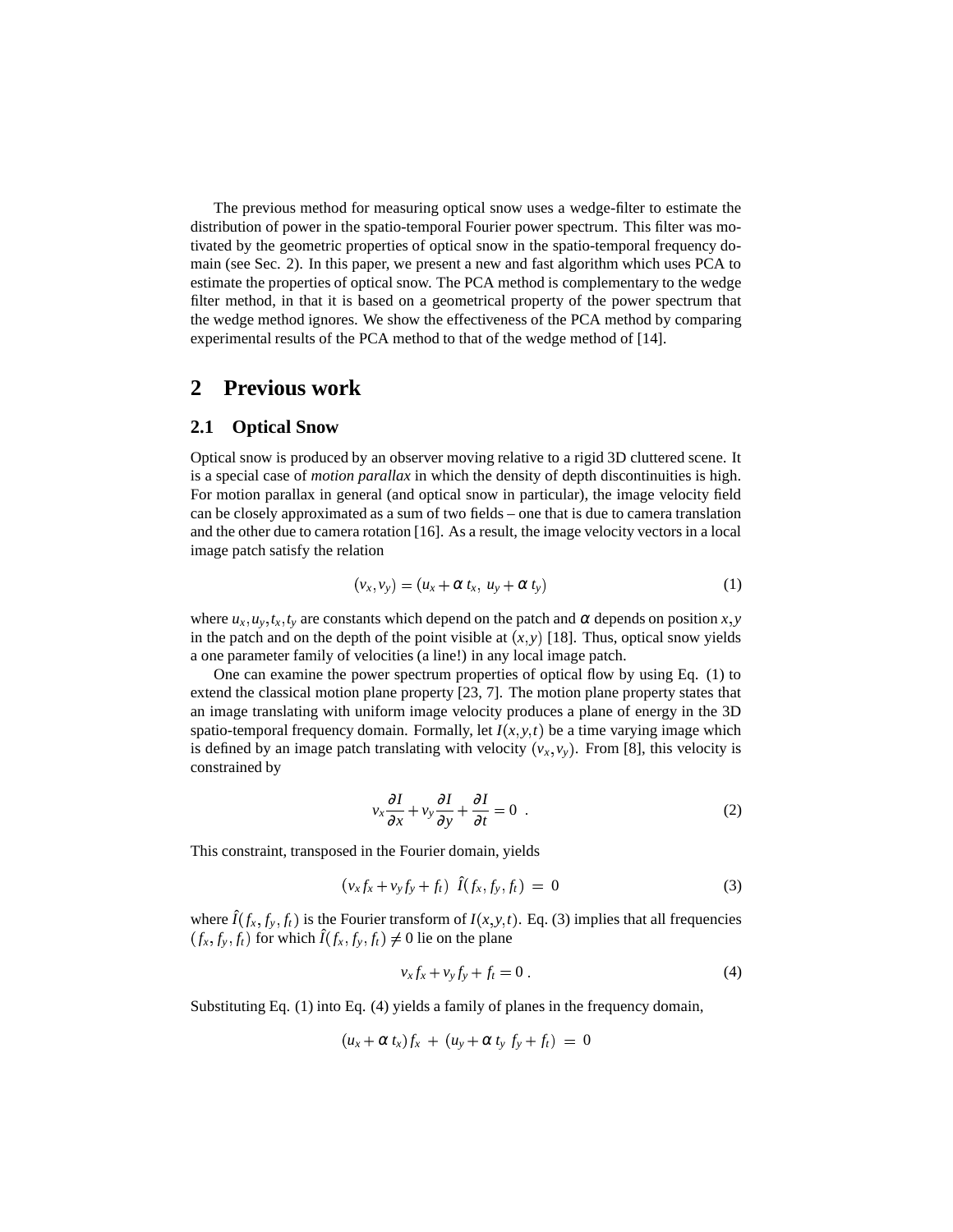

Figure 1: (a) Bowtie signature in the frequency domain. The axis of bowtie is in direction <sup>θ</sup>*b*. (b) Wedge used to estimate the orientation of the bowtie. The dotted line at angle <sup>θ</sup> in the  $(f_x, f_y)$  is denoted  $l_\theta$ .

This set of planes forms a *bowtie* (see Fig. 1a) and follows the two following propositions [14]:

**Proposition 1:** The planes of the bowtie intersect at a common line, called the *axis of the bowtie*, that passes through the origin.

**Proposition 2:** The axis of the bowtie is in direction  $(-t_y, t_x, u_x t_y - u_y t_x)$  in the 3D frequency domain. By normalizing  $(t_x, t_y)$ , this direction becomes  $(-t_y, t_x, |U|sin(\phi))$ , where  $\phi$  is the angle between vectors  $(t_x, t_y)$  and  $(u_x, u_y)$ . By assuming that  $(t_x, t_y)$  is perpendicular to  $(u_x, u_y)$ , we get  $(-t_y, t_x, \sqrt{u_x^2 + u_y^2})$ .

For simplicity, all equations in this paper assume image sequences of equal dimension in space and time, i.e. the size  $N$  of image region equals the number  $T$  of frames. In practice, the case of unequal dimensions can be easily be accounted for using factors of  $\frac{N}{T}$ .

We emphasize that optical snow is a very general model of visual motion. It describes the velocities of *any* rigid 3D scene as seen by a moving observer [14, 18]. The model applies whether the surfaces are partly transparent, smooth, layered, or densely cluttered. The model does not assume any spatial continuity. This is in sharp contrast to conventional optical flow estimation which relies on spatial coherence of the motion fields or uses motion layers model.

#### **2.2 Bowtie axis estimation using wedge filter**

[12, 14] introduced an algorithm to find the bowtie axis in the case that  $(u_x, u_y) = (0, 0)$ , where no rotation is allowed. In this case, the bowtie axis lies in the  $(f_x, f_y, 0)$  plane and the direction of the bowtie axis is  $(-t_y, t_x, 0)$ . To find the bowtie axis, a *wedge filter* is used. The wedge filter is defined by two motion planes, of slope  $\pm v_{max}$ , respectively. These two planes intersect at a line in the  $(f_x, f_y)$  plane, which is oriented at an an angle  $\theta$  (see figure 1). We let  $l_{\theta}$  denote this line. It corresponds exactly to the axis of the bowtie when  $\theta = \theta_b$ . If all motion planes in the bowtie have slopes of magnitude that is less than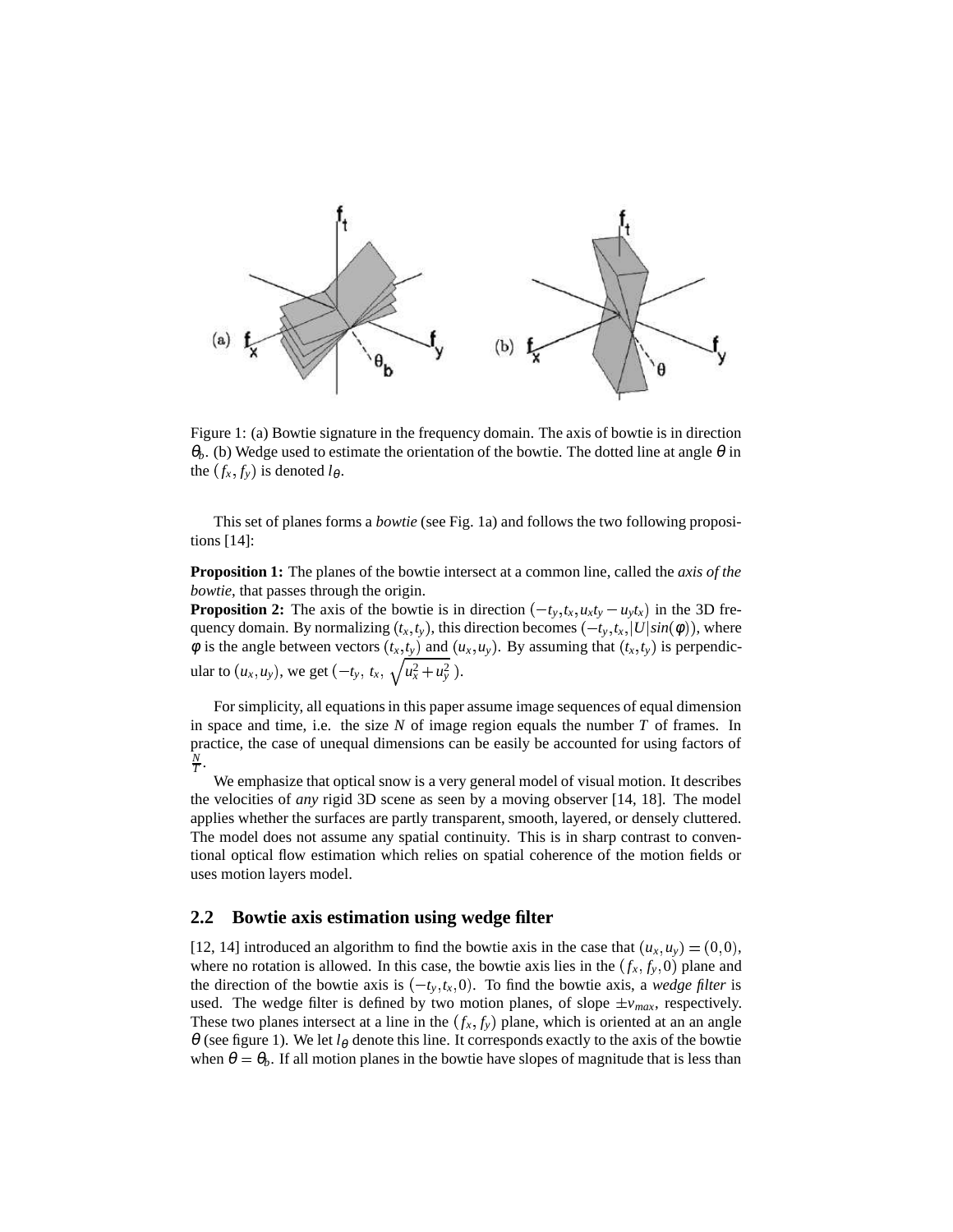$v_{max}$  then, for this  $\theta$ , the intersection of the wedge filter and the bowtie will be restricted entirely to the bowtie axis.

To find the bowtie axis, the wedge filter is rotated ( $\theta$  is varied) and the power that falls within the wedge filter is measured as a function of  $\theta$ . In particular – and this is an important detail – a small cylinder containing the line  $l_\theta$  is removed from the wedge filter. This remove all power from the wedge filter for the case that  $\theta = \theta_b$ . The angle  $\theta_b$  of the bowtie axis is estimated to be the angle for which the power in the wedge filter is a minimum.

The more general case is that  $(u_x, u_y) \neq (0, 0)$ . In t  $(0,0)$ . In this case, the bowtie axis does not lie in the  $(f_x, f_y)$  plane (see Proposition 2). To estimate the bowtie axis in this case, a method was presented in [18]. This method has two steps. The first step is to find the best fit motion plane for the bowtie and then shear the power spectrum in the *f<sup>t</sup>* direction to bring this motion plane in correspondence with the  $(f_x, f_y)$  plane. This shear amounts to *motion compensation* [17] of the image sequence (within the patch in question) such that the mean velocity in the patch becomes 0. In particular, since the bowtie axis is contained in all motion planes within the bowtie, this best fit plane also contains the bowtie axis. The second step of the method for finding the bowtie is to find the  $\theta$  that best aligns the wedge filter to the bowtie, as described above for the case that the bowtie axis happens to already lie in the  $(f_x, f_y)$  plane.

To perform motion compensation, [18] finds the vector  $(v_x, v_y)$  that minimizes the sum of squares:

$$
g(v_x, v_y) = \sum_{f_x, f_y, f_t} |\hat{I}(f_x, f_y, f_t)|^2 (f_t - (v_x f_x + v_y f_y) \mod N))^2
$$

We re-express the motion compensation step, in a way that will allow us to compare it to the PCA method, which we introduce in this paper.

Let **F** be the  $N^3 \times 3$  matrix which lists the  $N^3$  possible frequency triplets  $(f_x, f_y, f_t)$ , where each  $f_x$ ,  $f_y$ ,  $f_t$  value is in  $\{0, \ldots, N-1\}$ . Let **W** be an  $N^3 \times N^3$  diagonal matrix of weights, with diagonal elements,

$$
W(f_x, f_y, f_t) = |\hat{I}(f_x, f_y, f_t)|.
$$

Consider the matrix product

$$
\mathbf{F}^T \mathbf{W}^2 \mathbf{F} = \begin{pmatrix} \Sigma f_x^2 W(f_x, f_y, f_t)^2 & \Sigma f_x f_y W(f_x, f_y, f_t)^2 & \Sigma f_x f_t W(f_x, f_y, f_t)^2 \\ \Sigma f_x f_y W(f_x, f_y, f_t)^2 & \Sigma f_y^2 W(f_x, f_y, f_t)^2 & \Sigma f_y f_t W(f_x, f_y, f_t)^2 \\ \Sigma f_x f_t W(f_x, f_y, f_t)^2 & \Sigma f_t f_y W(f_x, f_y, f_t)^2 & \Sigma f_t^2 W(f_x, f_y, f_t)^2 \end{pmatrix}
$$

where each of the summations is a triple summation over  $f_x, f_y, f_t$ , namely over the entire 3D frequency domain. In the case that there is no temporal aliasing, the modulus *N* can be ignored and the summation is equivalent to

$$
g(v_x, v_y) \equiv (v_x, v_y, -1) \mathbf{F}^T \mathbf{W}^2 \mathbf{F} (v_x, v_y, -1)^T
$$

This method thus finds the best fitting motion plane by minimizing the weighted squared distance in the *f<sup>t</sup>* direction.

With this background, let us now turn to the original contribution of this paper which is to introduce a new, simpler and faster PCA-method for finding the bowtie axis.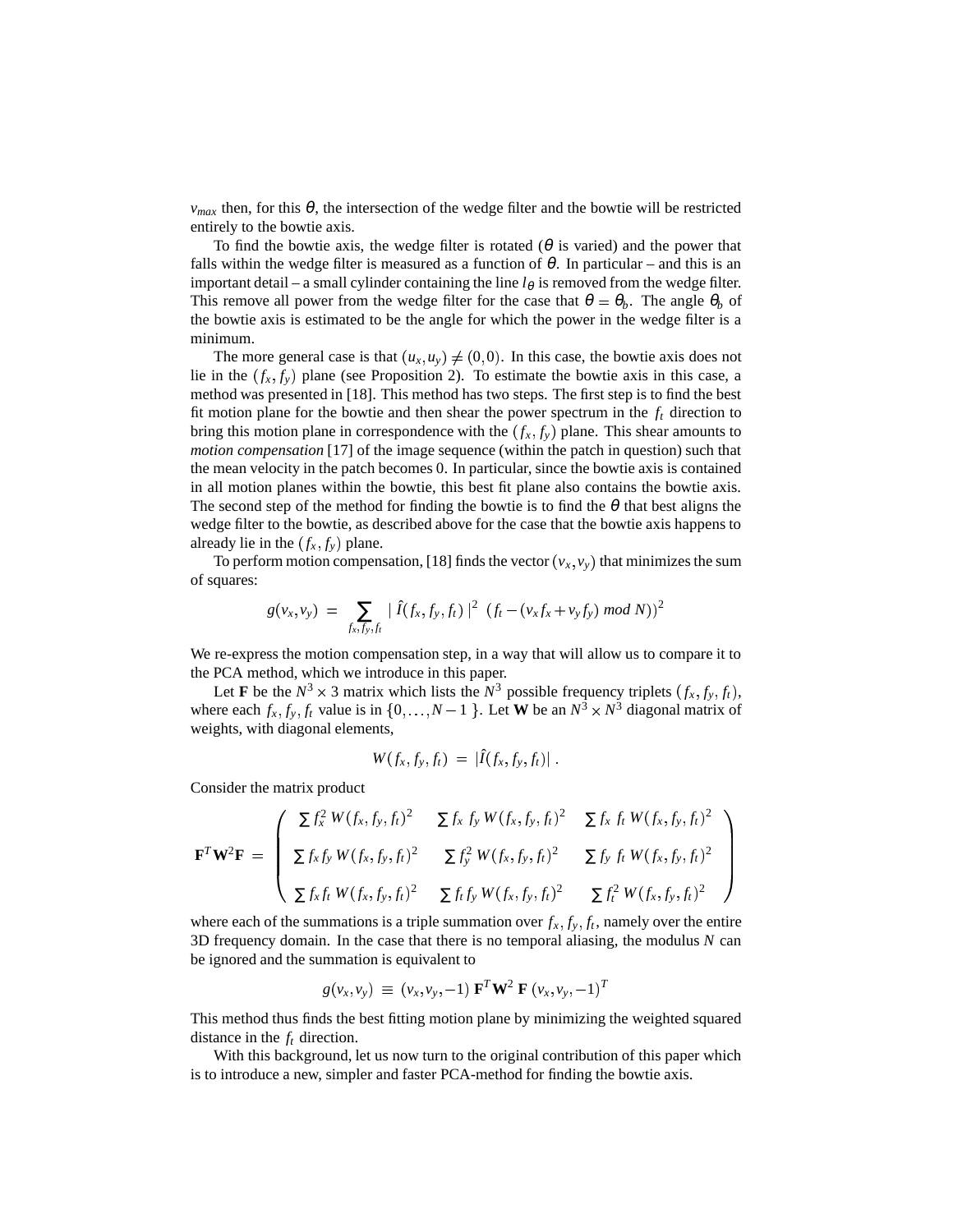# **3 Bowtie Axis Estimation with PCA**

The basic idea of our PCA method is to find a line in the frequency domain that passes through the origin and contains a concentration of power. It does so by computing the eigenvectors of a 3  $\times$  3 covariance matrix which is defined in the  $(f_x, f_y, f_t)$  domain. This strategy is justified by the fact that the energy on the bowtie axis is the superposition of the energies (not merely the intersection) of the planes that contribute to the bowtie (see Fig. 2).

The PCA method uses classical *orthogonal distance regression* [21], which finds the best fit line and best fit plane to a set of 3D points. In our problem, the 3D space is the frequency domain and so the coordinates are  $(f_x, f_y, f_t)$ . The lines and planes we are interested in pass through the origin. Let

$$
n_x f_x + n_y f_y + n_t f_t = 0
$$

be the equation of a plane that passes through the origin, where

$$
\mathbf{n}^T = (n_x, n_y, n_t)
$$

is a vector normal to the plane. We wish to minimize the *sum of squared orthogonal* weighted distances of each  $(f_x, f_y, f_t)$  to this plane,

$$
f(\mathbf{n}) = \frac{1}{\mathbf{n}^T \mathbf{n}} \sum_{f_x, f_y, f_t} W(f_x, f_y, f_t)^2 |n_x f_x + n_y f_y + n_t f_t|^2.
$$

The function  $f(\mathbf{n})$  can be expressed as the matrix product

$$
f(\mathbf{n}) = (\mathbf{n}^T \ \mathbf{F}^T \ \mathbf{W}^2 \ \mathbf{F} \ \mathbf{n})/(\mathbf{n}^T \mathbf{n})
$$

where **F** is the same matrix as in Sec. 2. We will discuss our choice of  $W(f_x, f_y, f_t)$  below.

The function  $f(\mathbf{n})$  is a *Rayleigh quotient*. This quotient is maximized and minimized by the eigenvectors corresponding to the largest smallest eigenvalues of **F <sup>T</sup>W2F**, respectively. The minimum eigenvector defines the normal of the best fit plane  $\pi$ . The maximum eigenvector defines to the best fit line *l* which is considered to be the bowtie axis. The line *l* always lies in the plane  $\pi$ , since  $\mathbf{F}^T \mathbf{W}^2 \mathbf{F}$  is a symmetric real 3  $\times$  3 matrix and so it has an orthogonal set of eigenvectors.

#### **3.1 Comparison of the two best fit plane methods**

Both the wedge filter method of [14, 18] and our new PCA method compute a minimization which finds a motion plane that best fits a bowtie. However, there are several differences between the methods.

Let us first briefly mention two minor differences. One is that  $f(n)$  measures the weighted distance orthogonal to a plane, whereas  $g(v_x, v_y)$  measures the weighted distance in the *f<sup>t</sup>* direction only. One can make arguments for either of these distance choices. Indeed similar non-orthogonal[7, 22] vs. orthogonal [6, 9] choices were made in classical optical flow. A second difference is that the  $f(n)$  minimization normalizes by the length of **n**, whereas the  $g(v_x, v_y)$  minimization does not normalize by the length of  $(v_x, v_y, -1)$ . . The effect of normalizing is to explicitly penalize for high speeds. Again, arguments can be made for or against.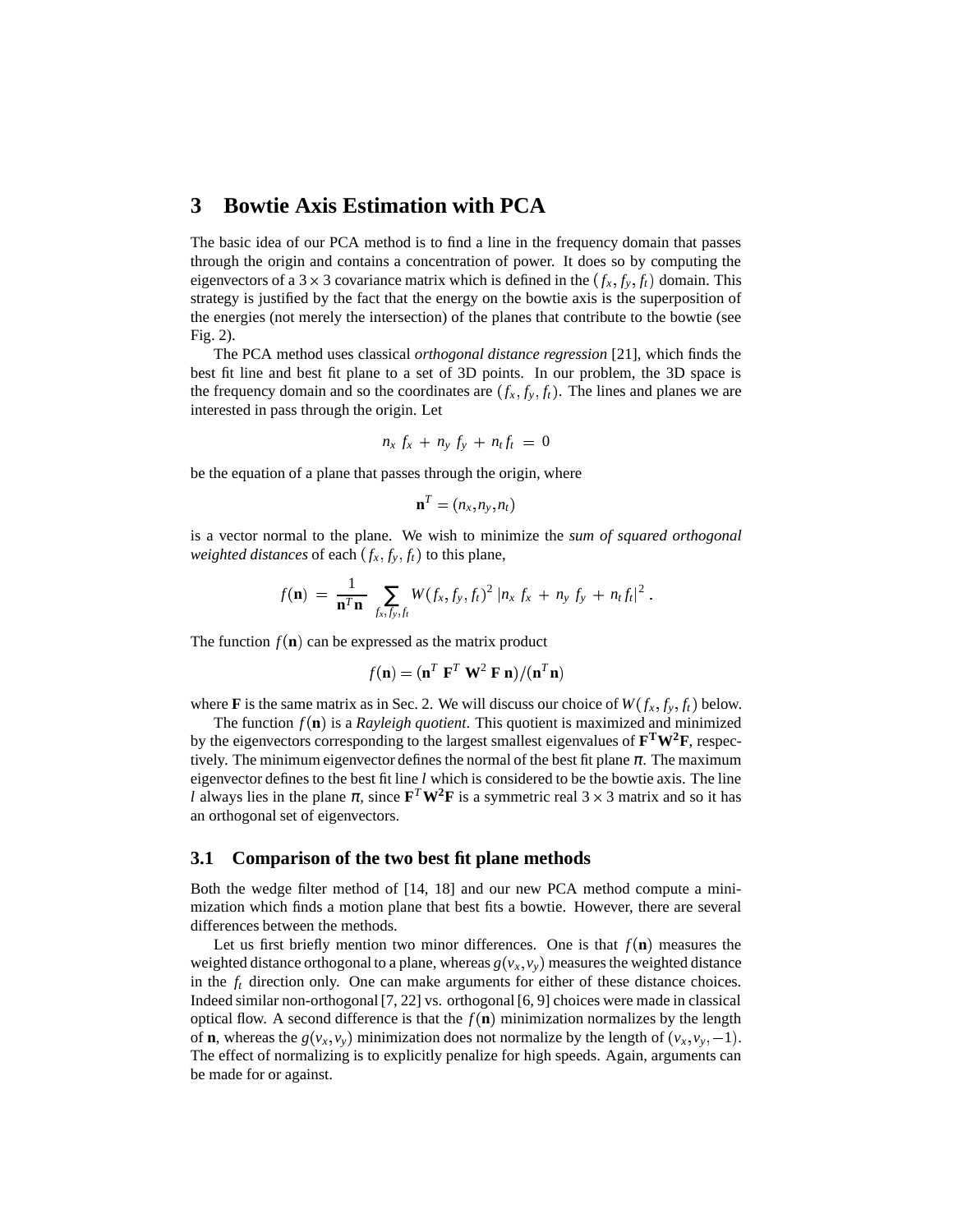A more significant difference between the two methods is the choice of  $W(f_x, f_y, f_t)$ . For wedge filter method [18], the weighting function was the amplitude spectrum  $|\hat{I}(f_x, f_y, f_t)|$ . The amplitude spectrum turns out to be inappropriate for the PCA formulation, however.

To understand how problems can arise, consider an illustrative example. Suppose that an image sequence is defined by summing two translating image sequences

$$
I(x, y, t) = I_1(x, y, t) + I_2(x, y, t).
$$

The Fourier transform of the summed image sequence is

$$
\hat{I}(f_x, f_y, f_t) = \hat{I}_1(f_x, f_y, f_t) + \hat{I}_2(f_x, f_y, f_t)
$$

with power spectrum

$$
|\hat{I}(f_x,f_y,f_t)|^2 = |\hat{I}_1(f_x,f_y,f_t)|^2 + |\hat{I}_2(f_x,f_y,f_t)|^2 + 2\Re(e(\hat{I}_1(f_x,f_y,f_t))\overline{\hat{I}_2(f_x,f_y,f_t)}).
$$

Let's consider the expected value. The phases of  $\hat{I}_1(f_x, f_y, f_t)$  and  $\hat{I}_2(f_x, f_y, f_t)$  can be assumed independent, so we have

$$
\mathscr{E}\,\{\,\hat{I}_{1}(f_{x},f_{y},f_{t})\,\overline{\hat{I}_{2}(f_{x},f_{y},f_{t})}\,\,\} \,=\,0
$$

and so

$$
\mathscr{E}\{\,|\,\hat{I}(f_x,f_y,f_t)|^2\,\,\} = \mathscr{E}\{\,|\,\hat{I_1}(f_x,f_y,f_t))|^2\,\,\}\, + \mathscr{E}\{\,|\,\hat{I_2}(f_x,f_y,f_t))|^2\,\,\}.
$$

The expected power spectra on the bowtie axis is thus the sum of the expected power spectrum of the two component image sequences. Thus there is a concentration of power on the bowtie axis, which is where the two planes superimpose.

Unfortunately, there is no reason why the PCA method should detect this concentration of power, if we choose  $W(f_x, f_y, f_t) = |\hat{I}(f_x, f_y, f_t)|$  as as does the wedge method. To illustrate, take the counter-example in which the first frame (and hence all frames) of the two translating images have the same amplitude spectra,  $|\hat{I}_1(f_x, f_y)| =$ -  $|\hat{I}_2(f_x,f_y)|$ , but they have independent phase spectra. Further suppose that two translating images sequences have equal but opposite velocities. Then one can show that two of the eigenvectors of  $\mathbf{F}^T \mathbf{W}^2 \mathbf{F}$  lie in the plane  $(f_x, f_y)$  and the third eigenvector is parallel to  $f_t$ . Moreover, the direction of the two eigenvectors in  $(f_x, f_y)$  depends on only on the amplitude  $\text{spectra}, \left| \hat{I}_1(f_x, f_y) \right| =$ -  $\sim$   $\sim$   $\sim$   $\sim$   $\sim$   $\sim$   $\sim$   $\sim$  $|\hat{I_2}(f_x,\hat{f_y})|$  . Th - . These eigenvector directions would be independent of the direction of image motion. Thus, for this counterexample, the PCA method would *not* be able to recover the bowtie axis, even though there *is* a concentration of power there. We have done experiments to show that this difficulty arises for more general sequences. (This data are not included because of space limitations.)

#### **3.2 Finding the bowtie axis**

The difficulty that we just described arises because the power spectrum is a second order property, whereas the concentration of power that occurs on the bowtie axis is a higher order property. This difficulty is avoided by using a higher order power of the Fourier coefficients, namely:

$$
W(f_x, f_y, f_t) = | \hat{I}(f_x, f_y, f_t) |^2
$$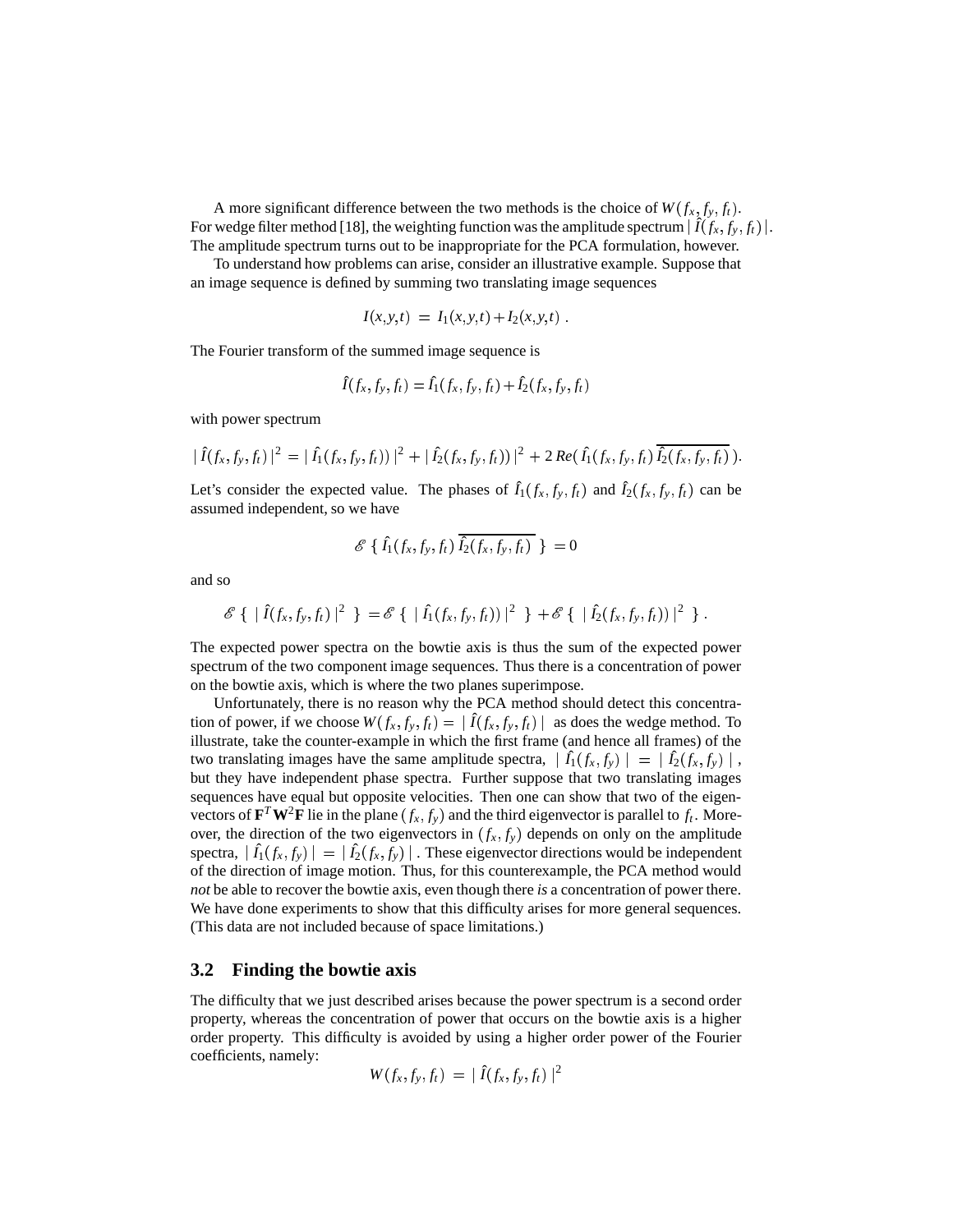Running a similar argument as above on the expected values yields:

$$
\mathscr{E}\left\{\left|\hat{W}(f_x, f_y, f_t)\right|^2\right\}\n= \mathscr{E}\left\{\left|\hat{I}(f_x, f_y, f_t)\right|^4\right\}\n= \mathscr{E}\left\{\left|\left(\hat{I}(f_x, f_y, f_t)\right)^2 + \left|\hat{I}_2(f_x, f_y, f_t)\right|^2 + 2\operatorname{Re}\left(\hat{I}_1(f_x, f_y, f_t)\right)\overline{\hat{I}_2(f_x, f_y, f_t)}\right)\right|^2\right\}\n= \mathscr{E}\left\{\left|\hat{I}_1(f_x, f_y, f_t)\right|^4\right\} + \mathscr{E}\left\{\left|\hat{I}_2(f_x, f_y, f_t)\right|^4\right\}\n+ \mathscr{E}\left\{\left|4\left(\operatorname{Re}\left(\hat{I}_1(f_x, f_y, f_t)\right) \overline{\hat{I}_2(f_x, f_y, f_t)}\right)^2\right\} + \mathscr{E}\left\{2\left|\hat{I}_1(f_x, f_y, f_t)\right|^2\right|\hat{I}_2(f_x, f_y, f_t)\right|^2\right\}\n+ \mathscr{E}\left\{\left|2\operatorname{Re}\left(\hat{I}_1(f_x, f_y, f_t)\right) \overline{\hat{I}_2(f_x, f_y, f_t)}\right\rangle\right(\left|\hat{I}_1(f_x, f_y, f_t)\right|^2 + \left|\hat{I}_2(f_x, f_y, f_t)\right|^2\right)\right\}.
$$

The first four terms in the summation are all positive, whereas the last term vanishes, since  $Re(\hat{I}_1(f_x, f_y, f_t) | \hat{I}_2(f_x, f_y, f_t))$  is equally likely to be positive as negative.

In particular, we observe the desired interaction of the two motion planes along the bowtie axis. There, the third and fourth terms in the summation are positive since both  $\hat{I}_1(f_x, f_y, f_t)$  and  $\hat{I}_2(f_x, f_y, f_t)$  are simultaeously non-zero and each of the terms involves squared (and hence positive) quantities only. These terms add a large extra weight to the minimization, which causes the first eigenvector  $e_1$  of  $\mathbf{F}^T \mathbf{W}^2 \mathbf{F}$  to align with the bowtie axis.



Figure 2: (a) Energy distribution in the Fourier domain from a viewpoint perpendicular to the axis of the bowtie (b) Energy distribution in the Fourier domain from a viewpoint parallel to the axis of the bowtie (c) Eigenbasis of bowtie signature.

#### **3.3 Results**

To evaluate our method we rendered several synthetic image sequences of scenes containing lambertian spheres (see Fig. 3). Image motion was generated by moving a camera  $(45^\circ$  field of view) through the scene with various translation and rotation parameters. For *lateral* camera motion (axis of translation and axis of rotation both perpendicular to the optical axis) and a small field of view, the motion satisfies Eq. (1) and a bowtie should be present.

Table 1 shows the results for the PCA method and the wedge detector. Except for the real sequences in the last two rows, each row shows the average over ten runs of each method. We report both the error and the standard deviation  $\sigma$  of estimated bowtie parameters  $\theta$  and  $U = \sqrt{u_x^2 + u_y^2}$ . We use both synthetic and real scenes to compare the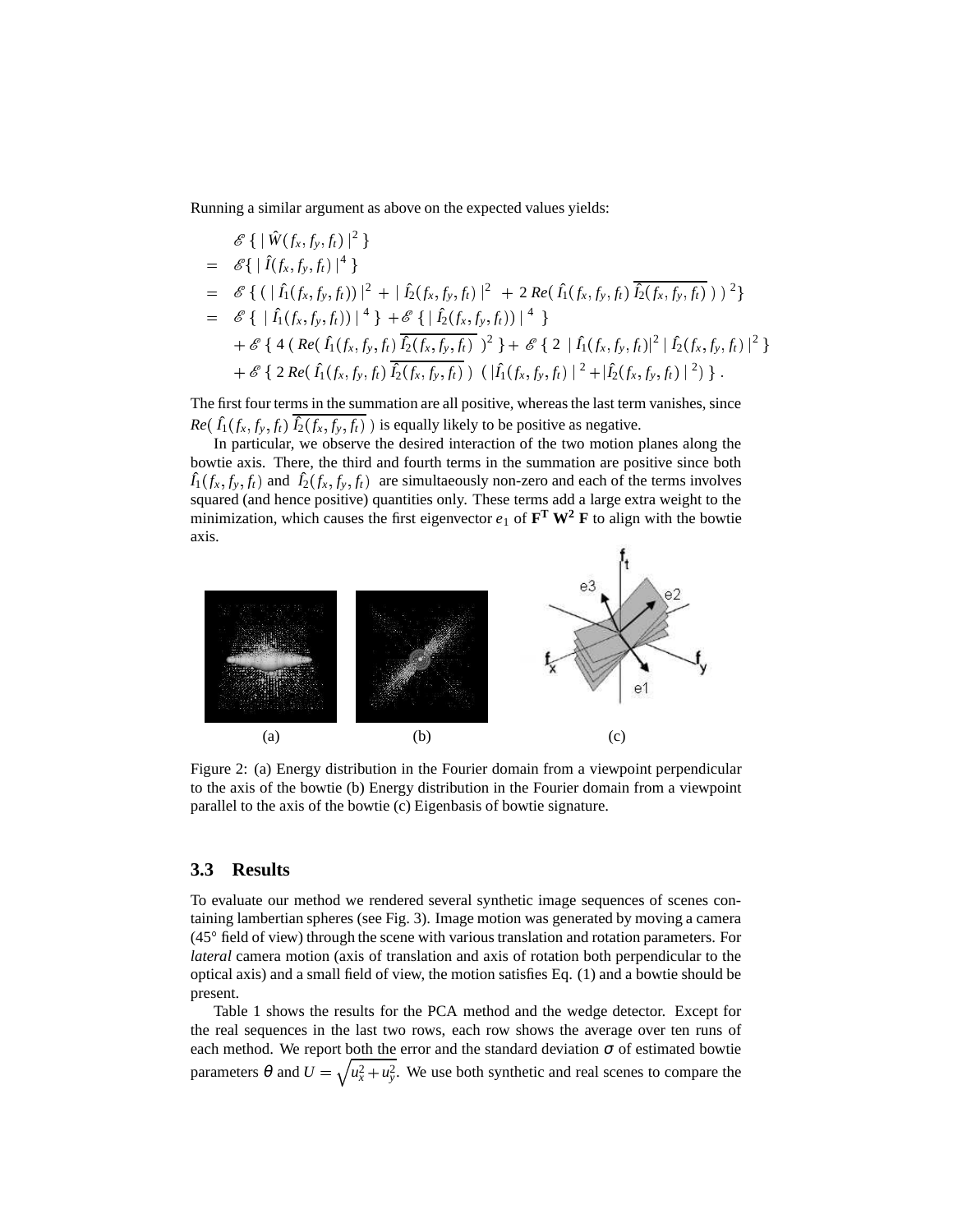accuracy of the PCA method to the wedge-based method of [12, 14, 18]. The results are very similar. Temporal shearing (see Sec. 2.2) is used as a preprocessing step of the PCA method to account for temporal aliasing. We also perform a power normalization [7] for each spatial frequency  $(f_x, f_y)$  to ensure uniform power distribution. Note that the PCA method is parameter-free. The wedge method needs two parameter, the slope of the wedge  $v_{max}$  and the cylinder radius *r* (see Sec. 2.2). For all sequences,  $v_{max}$  was set to 1.0, except for the holly sequence, where 2.0 was used. A radius *r* of 4 pixels was used in all cases. These values are somewhat image dependent, which emphasizes the advantage of getting rid of parameters.

The average running times for the wedge method was  $30$  seconds<sup>1</sup>. Under similar conditions, the PCA method runs in around 1.5 seconds.



Figure 3: (a) Synthetic scenes consisted of small balls at a wide range of depths(64 frames of size 128x128 pixels). (b) Holly bush taken from a horizontally translating camera (32 frames of size 64x64 pixels). (c) Lab sequence taken from a camera translating diagonally in the image plane (40 frames of 128x128 pixels).

| <b>Ground truth</b>  |          | <b>PCA</b> method                |                            | Wedge method                       |                           |
|----------------------|----------|----------------------------------|----------------------------|------------------------------------|---------------------------|
| θ                    | U        | $err(\theta)$ $(\sigma(\theta))$ | $err( U )$ $(\sigma( U ))$ | $err(\theta)$ ( $\sigma(\theta)$ ) | $(\sigma( U ))$<br>err  U |
| 90                   | $\Omega$ | 0.24(1.51)                       | 0.00(0.00)                 | 1.16(4.17)                         | 0.03(0.02)                |
| 90                   | $\Omega$ | 0.58(0.88)                       | 0.01(0.00)                 | 0.59(3.63)                         | 0.03(0.05)                |
| 0                    | $\Omega$ | 0.33(1.18)                       | 0.00(0.00)                 | 0.14(5.00)                         | 0.03(0.03)                |
| 135                  | $\Omega$ | 0.08(1.12)                       | 0.00(0.00)                 | 0.35(1.85)                         | 0.02(0.02)                |
| 60                   | $\Omega$ | 1.48(1.30)                       | 0.01(0.01)                 | 3.92(4.13)                         | 0.07(0.04)                |
| 225                  | 0.71     | 0.93(1.73)                       | 0.02(0.01)                 | 0.88(1.91)                         | 0.02(0.01)                |
| 90                   |          | 2.45(1.16)                       | 0.05(0.02)                 | 3.13(5.09)                         | 0.06(0.04)                |
| 135                  | 1.41     | 1.11(2.83)                       | 0.04(0.01)                 | 0.04(2.53)                         | 0.04(0.03)                |
| <b>Real Sequence</b> |          | $\theta$                         | $\boldsymbol{U}$           | $\theta$                           | U                         |
| Holly                |          | 92.78                            | 0.01                       | 88.95                              | 0.16                      |
| Lab                  |          | 28.58                            | 0.02                       | 26.01                              | 0.05                      |

Table 1 : Comparison between the PCA method and the Wedge method

### **3.4 Comparing the eigenvalues**

Although scenes with a wide range of depths often produce optical snow, there are certain conditions in which optical snow does not occur. The first example is if the objects are

<sup>&</sup>lt;sup>1</sup>The machine was an AMD Athlon 1600MHz.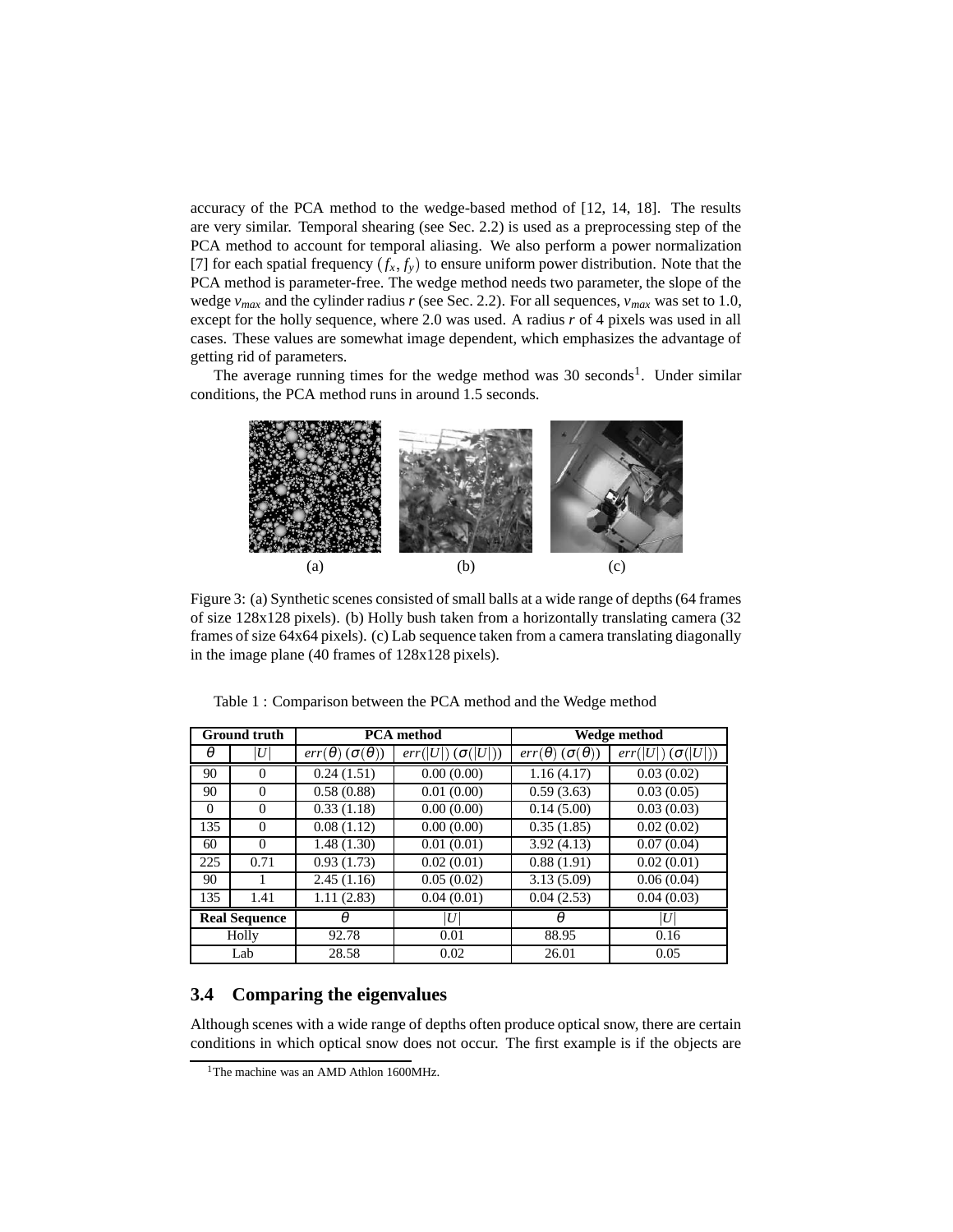all distant (a mountain seen by a walking observer) then the translation component of the image velocities vanishes, since the translation component depends on inverse depth [16]. Second, even if the objects are nearby, if the observer is moving directly forward and the field of view is small, then the translation component of image motion is small. The reason is that the translation component varies directly with the angular distance from the direction of heading. Third, if the camera motion is pure rotation (no translation), then the image motion field is independent of depth. In all three of these cases, the "bowtie" in fact consists only of a single motion plane.

When only a single motion plane is present, it is the best fitting plane to the "bowtie". This plane  $\pi$  is spanned by the eigenvectors  $e_1$  and  $e_2$ . The eigenvalues would depend on the spatial orientation structure in the (translating) image, rather than on a bowtie axis. Moreover, the eigenvalue for the  $e_3$  direction would be near zero.

With this issue in mind, we would like to estimate how well the analyzed motion corresponds to optical snow, i.e. if a bowtie is present. We define a bowtie "fitness measure" by comparing the two largest eigenvalues. There are two extreme cases to consider. The first is that optical snow is present and there is a wide range of image speeds. In this case, the first two eigenvalues should correspond to the bowtie axis and a perpendicular vector in the best fitting plane  $\pi$ , respectively. The second extreme case is that a single motion plane is present. Assuming that spatial content of the image is roughly evenly distributed over all orientations, the two corresponding eigenvalues should be equal.

Figure 4 shows a plot of the ratio of the first two eigenvalues  $\lambda_2$  and  $\lambda_1$  as a function of the range of depths. As predicted, the ratio falls off as the range of depths decreases.



Figure 4:  $\frac{\lambda_2}{\lambda_1}$  as a function of depth range (from a single depth to a large interval). As expected, it starts at 1 (pure plane) and decreases as a bowtie signature takes shape.

### **4 Conclusion**

We presented a new simple PCA-based method to analyze optical snow. The performance of the method in estimating the bowtie axis is similar to that of the previous method, which is based on a wedge filter. As the results demonstrated, the PCA method has many advantages such as its simplicity, its efficiency and its absence of parameters.